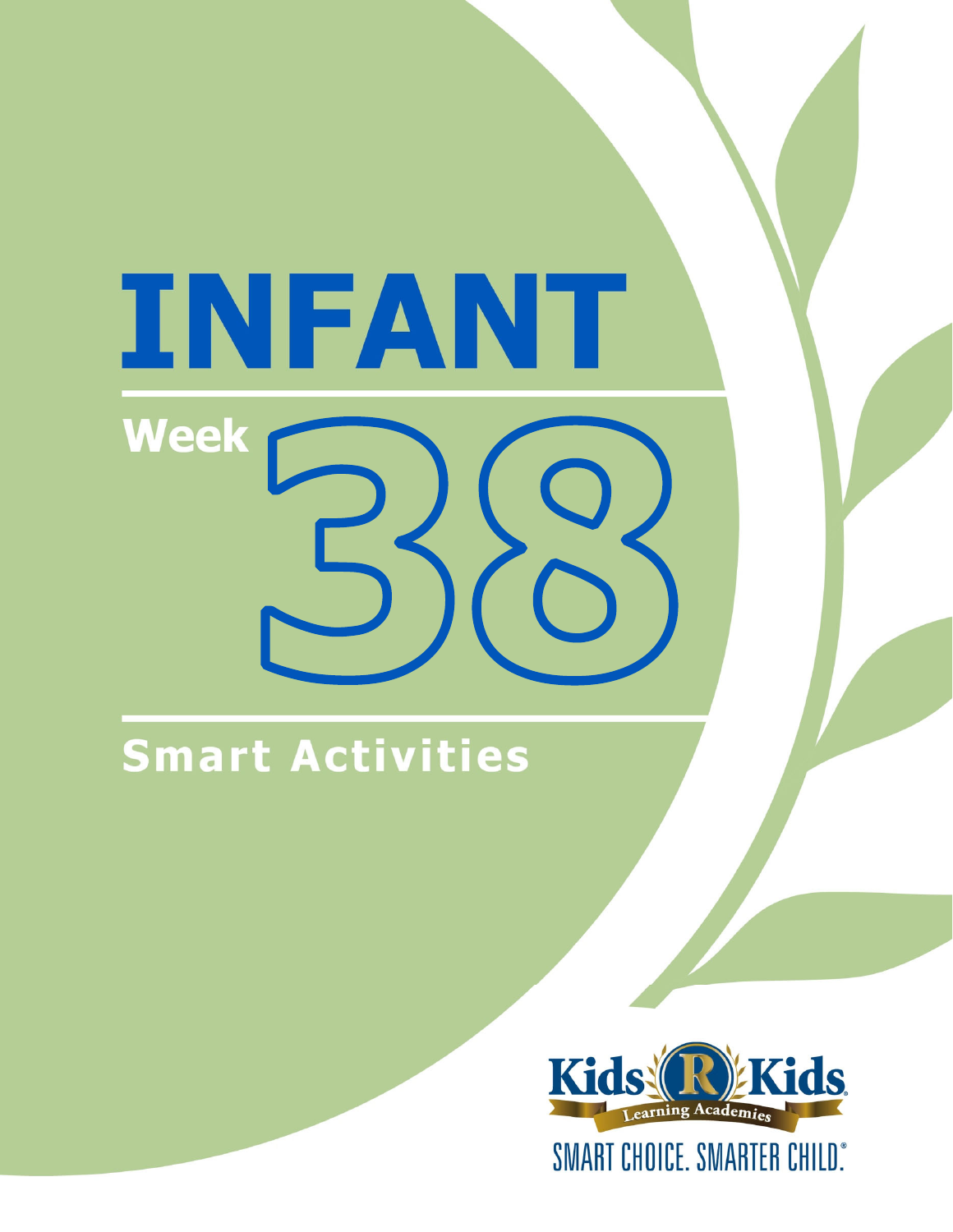# Day 1 **Week 38**

# **Sweet Pictures**

**Materials:** pictures of sweet treats **Preparation:** Tape the pictures to the floor. **Instructions:** 

- 1. Hold your baby and say, "Look at the pictures of the sweet treats?"
- 2. Encourage your baby to crawl/walk to the picture. Modify as needed.
- 3. Praise all efforts as he/she shows interest in the pictures.



# **Five Candy Canes**

**Materials:** internet access, website: https://youtu.be/6MejJBiag5A

**Preparation:** Preview video.

#### **Instructions:**

- **Intps.//youtd.be/ortepblagbA**<br>**Preparation:** Preview video.<br>**Instructions:**<br>1. Enjoy this Candy Cane as your baby responds to music.
- 2. Repeat as interest remains.
- 3. Encourage and praise all responses.



# **My Candy Cane**

**Materials:** paper, red paint, scissors **Preparation:** Cut out a candy cane shape. **Instructions:** 

- 1. Hold your baby and say, "We are going to create a candy cane using art materials."
- 2. Assist your baby with painting the candy cane. Modify as needed.
- 3. Encourage and praise all response as your baby completes the art activity.
- 4. Enjoy this priceless art.



# **Sign Language "Book"**

### **Instructions:**

Place flat hands palm to palm with fingers pointing forward. Then, move them so palms face up as if opening a book.



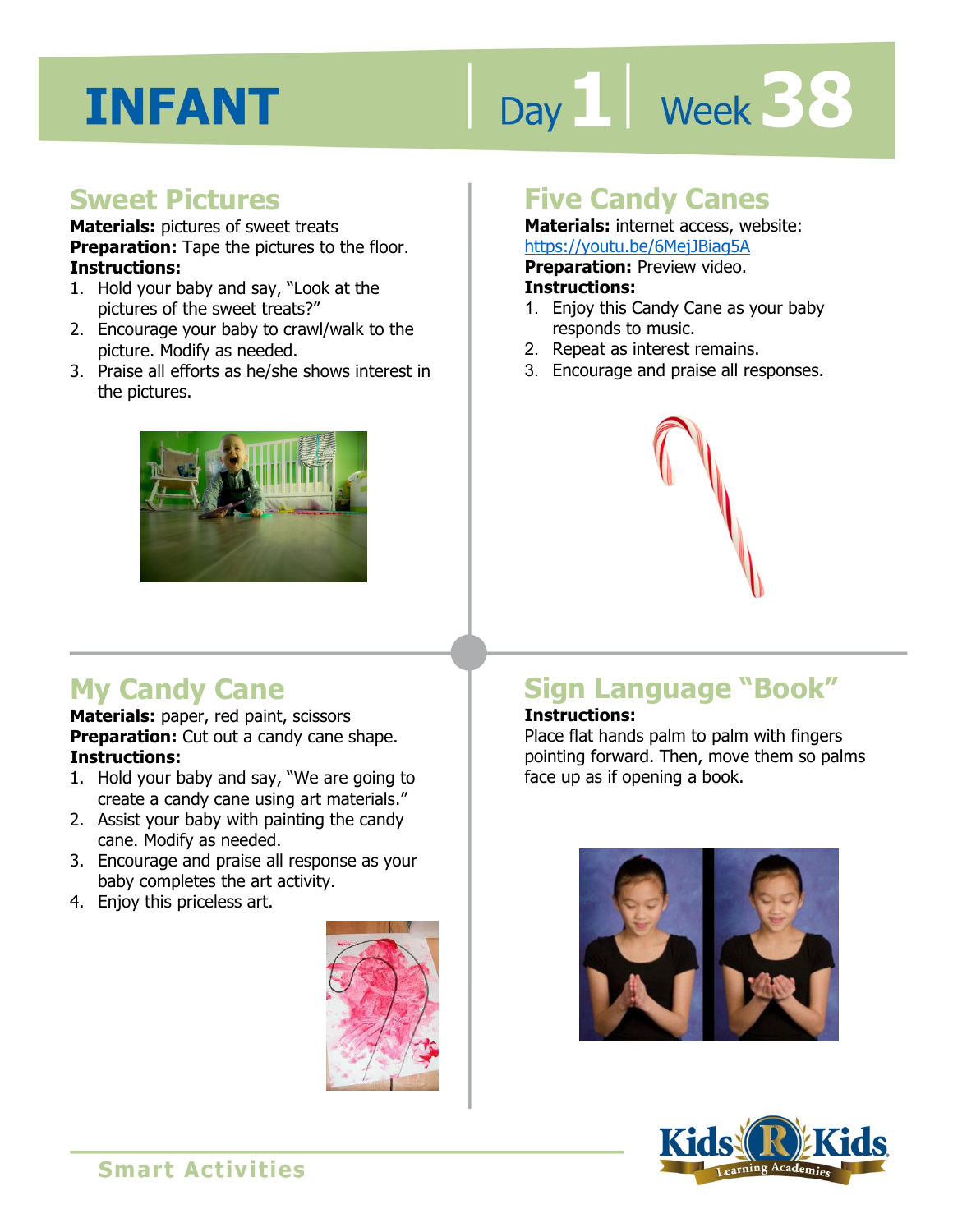# Day 2 **Week** 38

# **Ball Chase**

# **Materials:** ball

## **Instructions:**

- 1. Hold your baby and say, "We are going to chase the ball."
- 2. Encourage your baby to chase the ball after you roll it on the floor. Modify/assist as needed.
- 3. Repeat as your baby examines the ball.



# **Roll It Around**

#### **Materials:** ball, box, paint **Preparation:** Put the paint in the box. **Instructions:**

- 1. Hold your baby and say, "We are going to paint with a ball."
- 2. Put the ball in the box.
- 3. Encourage your baby to shake the box.
- 4. Observe as your baby paints with the ball.



# **Roll the Ball**

**Materials:** internet access, website: https://youtu.be/s5ZhjCJ2bIE

**1 4**  1. Enjoy this sing along with your baby. **Preparation:** Preview video. **Instructions:** 

- 
- 2. Encourage and praise all responses.



# **Sign Language "Book"**

## **Instructions:**

Place flat hands palm to palm with fingers pointing forward. Then, move them so palms face up as if opening a book.



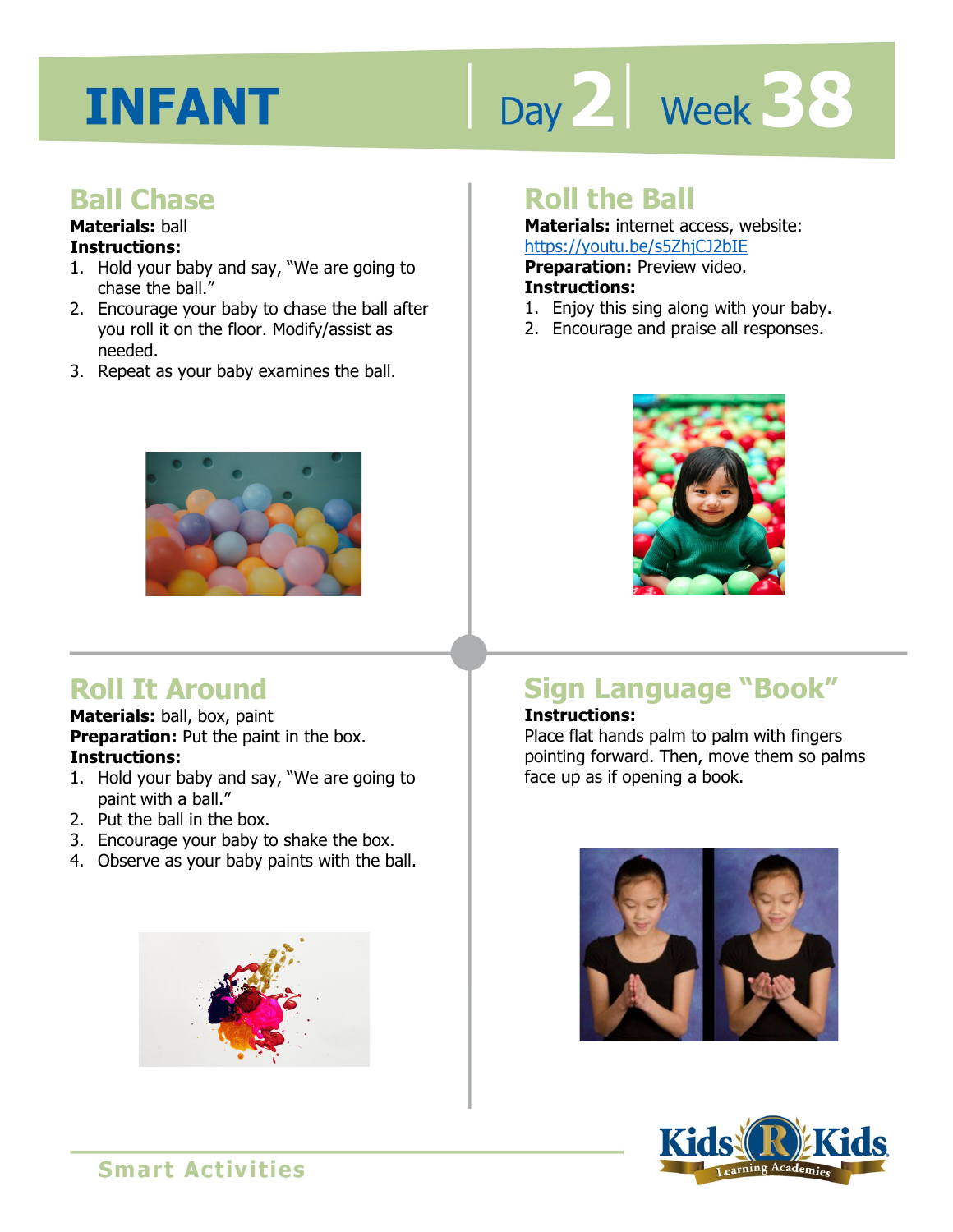# Day 3 | Week 38

# **Books for Me**

#### **Materials:** books

**Preparation:** Place the books near your baby. **Instructions:** 

- 1. Hold your baby and say, "Time to read some books."
- 2. Modify/assist as needed. Encourage your baby to select a book.
- 3. As you read the books, ask your baby to repeat simple words.
- 4. Observe as your baby responds to repeated words.



# **Book Pick Up**

**Materials:** books, blanket **Preparation:** Place books on the blanket. **Instructions:** 

- 1. Hold your baby and say, "We are going to pick up the books."
- 2. Encourage your baby to help with picking up the books. Assist and modify as needed.
- 3. Count the books as they are picked up.
- 4. Select one to read once the task is complete.
- 5. Praise all efforts.



# **Goodnight**

**Materials:** internet access, website: https://youtu.be/Rg3wI0OPRe0

**Preparation:** Preview video.

#### **Instructions:**

- 1. Enjoy Goodnight Moon by Margret Wise Brown.
- 2. Repeat simple words and encourage your baby to repeat them.
- 3. Encourage and praise all responses.



# **Sign Language "Book"**

## **Instructions:**

Place flat hands palm to palm with fingers pointing forward. Then, move them so palms face up as if opening a book.



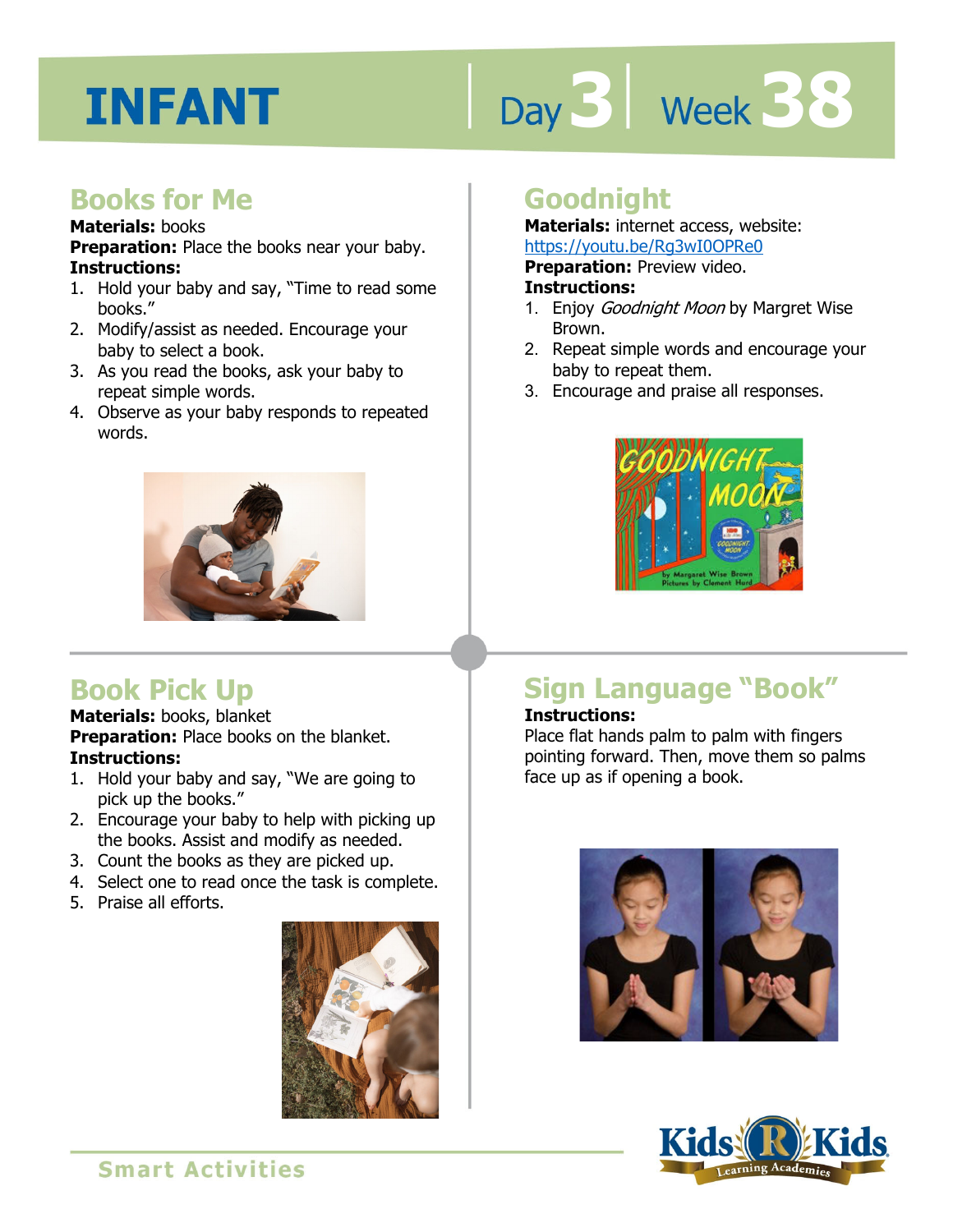# Day 4 Week 38

# **Stocking Fun**

**Materials:** holiday stocking, favorite toys **Instructions:** 

- 1. Hold your baby and say, "This is a stocking, and we are going to put your toys inside."
- 2. Encourage your baby to grasp the toys and feel the stocking. Modify as needed.
- 3. Repeat as your baby develops a sense of grasp.



# **Over the Moon**

**Materials:** internet access, website: https://youtu.be/PuqD8XfLM6I

**Preparation:** Preview video.

#### **Instructions:**

- **IRCDS.//YOUGLI.DE/FUGDOXILMOL**<br>**Preparation:** Preview video.<br>**Instructions:**<br>1. Enjoy *My First Christmas* by Tomie dePoala.
- 2. Point to items in the story.
- 3. Encourage and praise all responses.



# **My Stocking**

**Materials:** paper, crayons, scissors **Preparation:** Cut out stocking shape using

paper.

## **Instructions:**

- 1. Hold your baby, and say, "We are going to create a stocking using art materials."
- 2. Assist your baby with coloring the stocking. Modify as needed.
- 3. Encourage and praise all response as your baby completes an art activity.



# **Sign Language "Book"**

### **Instructions:**

Place flat hands palm to palm with fingers pointing forward. Then, move them so palms face up as if opening a book.